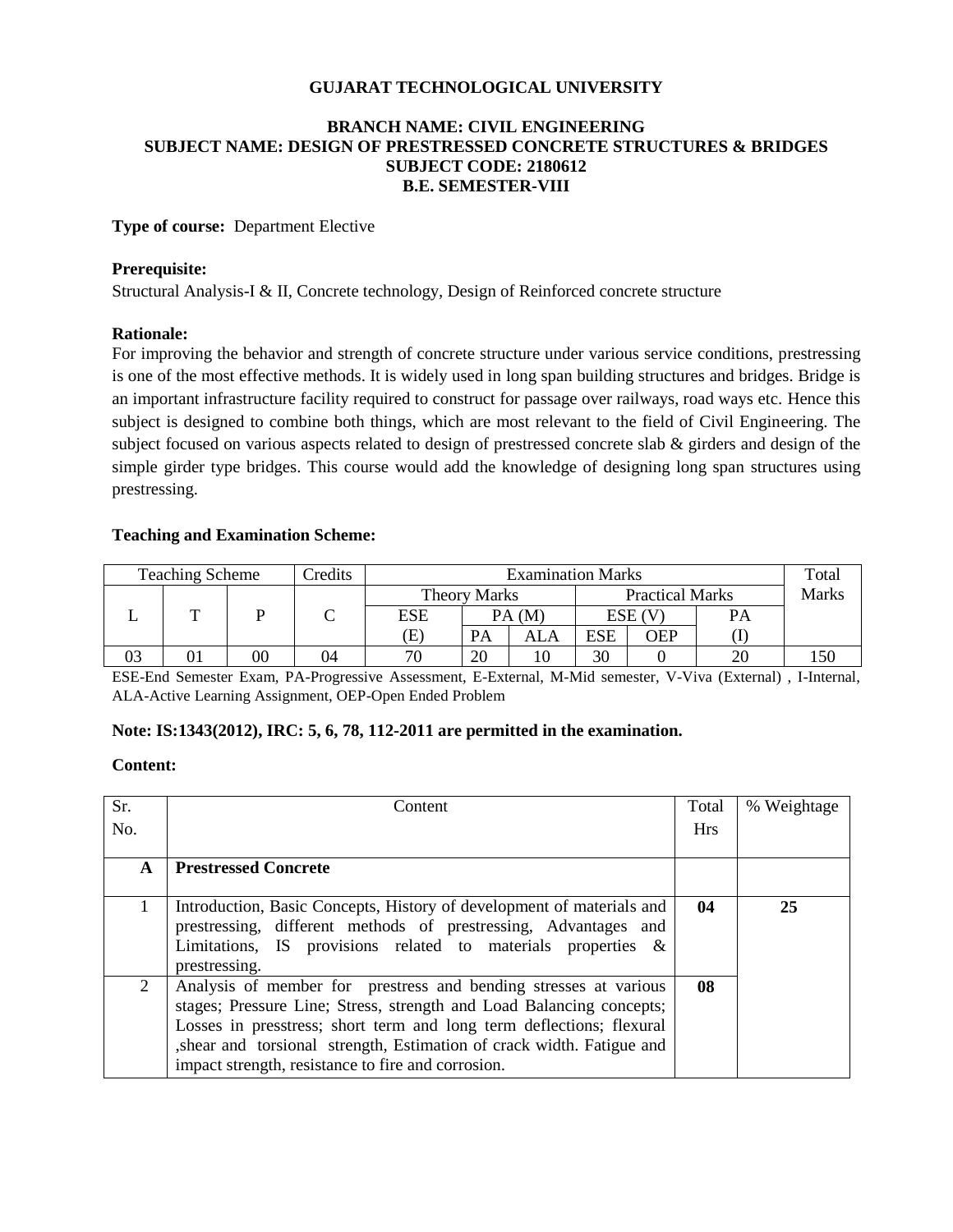| 3 | Transfer of prestress in pretensioned and posttensioned members,<br>stress distribution at end anchorages, anchorages and end block<br>design; Limit state design criteria, design of pre and post tensioned<br>girders; design of post tensioned one way and two way slabs.                                                   | 10 | 25 |
|---|--------------------------------------------------------------------------------------------------------------------------------------------------------------------------------------------------------------------------------------------------------------------------------------------------------------------------------|----|----|
| B | <b>Bridges</b>                                                                                                                                                                                                                                                                                                                 |    |    |
| 4 | Classification of bridges, investigations and planning, choice and type<br>of bridges, General design specifications, Loads acting on bridges,<br>Live load specifications for road bridges as per IRC,<br>Load<br>distribution theories - Courbon's Method, Grillage analogy,<br>Pigeaud's curves.                            | 06 | 15 |
| 5 | <b>Design of Superstructure:</b><br>General design considerations, analysis and design of simply supported<br>RC slab type, T beam type bridges, Forces acting on bearing, Design of<br>bearing, General aspects of pre-tensioned and Post tensioned<br>prestressed bridge decks- Principles of design only.                   | 08 | 20 |
| 6 | <b>Design of Substructure:</b><br>Types of substructures, Loads acting on substructure, Transfer of loads<br>from superstructure to substructure, Analysis and design of<br>substructure elements, shallow foundation, deep foundations (only<br>design principles), Design of other components like wing wall, return<br>wall | 06 | 15 |

# **Suggested Specification table with Marks (Theory):**

| <b>Distribution of Theory Marks</b> |         |         |           |         |         |  |  |
|-------------------------------------|---------|---------|-----------|---------|---------|--|--|
| R Level                             | J Level | A Level | N Level   | E Level | C Level |  |  |
|                                     | 25      | 30      | <b>20</b> | 10      |         |  |  |

#### **Legends: R: Remembrance; U: Understanding; A: Application, N: Analyze and E: Evaluate C: Create and above Levels (Revised Bloom's Taxonomy)**

Note: This specification table shall be treated as a general guideline for students and teachers. The actual distribution of marks in the question paper may vary slightly from above table.

#### **Reference Books:**

#### **(A) Prestressed Concrete**

- 1. Krishna Raju N. Pre stressed Concrete, Tata McGraw Hill Co.
- 2. Rajagopal N., Prestressed Concrete, Narosa Publishing House.
- 3. Dayarathnam P., Prestressed Concrete Structures, S.Chand Publishers.
- 4. Sinha N.C. and Roy S.K., Fundamentals of Pre-stressed Concrete, S.Chand &Company limited.
- 5. T. Y. Lin, Design of Prestressed Concrete Structures, Wiley India Pvt. Ltd.
- 6. Mallic S.K. and Gupta A.P., Prestressed concrete, Oxford and IBH publishing Co. Pvt. Ltd.1997.
- 7. A. Nilson, Design of Prestressed Concrete, John Willey & Sons.2nd edition, 1987.
- 8. Leonhardt F., Wilhelm Ernst and Shon, Prestressed Concrete- Design and Construction –, Berlin
- 9. Evans, R.H. and Bennett, E.W., Prestressed Concrete Theory and Design, Chapman and Hall, London.
- 10. Prestressed Concrete by The Freyssinet Prestressed Concrete Co. Ltd.,
- 11. IS:1343 (2012) Code for Practice for Prestressed Concrete.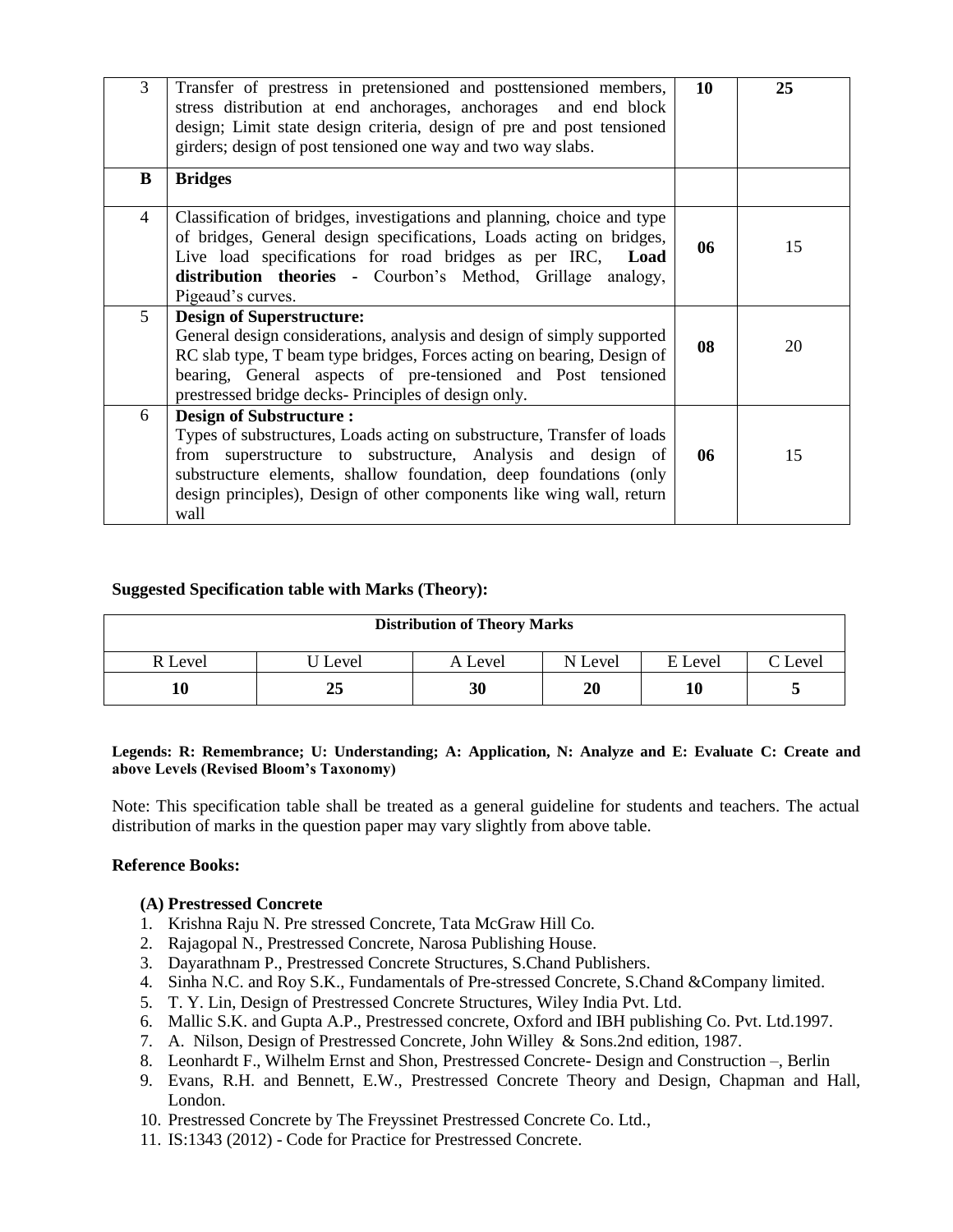# **(B) Bridges**

- 1. Victor J., Essential of Bridge Engineering, Oxford and IBH Publishing Co., Bombay, Calcutta, New Delhi, 1980
- 2. Raina V.K. "Concrete Bridge Practice" , Tata McGraw Hill Publishing Company, New Delhi, 1991.
- 3. Krishnaraju, N., "Design of Bridges" Oxford and IBH Publishing Co., Bombay, Calcutta, New Delhi, 1988
- 4. Hambly E. C., "Bridge Deck Behaviour",CRC Press, 2nd edition
- 5. Surana C. S., "Grillage Analogy in Bridge Deck Analysis ", Alpha Science International Ltd.
- 6. Bakht, B. and Jaegar, L.G., "Bridge Analysis simplified", McGraw Hill, 1985.
- 7. Ponnuswamy, S., "Bridge Engineering", Tata McGraw Hill, 1989
- 8. Taylor, F.W., Thomson, S.E., and Smulski E., "Reinforced Concrete Bridges", John Wiley and Sons,New York, 1955.
- 9. IRC: 5, 6, 78, 112-2011

# **Course Outcome:**

After learning the course the students should be able to:

- 1. apply concepts & methods for pre stressing systems for different materials.
- 2. compute stresses in beams due to transverse loads & prestressing.
- 3. determine the losses in beams due to prestress, short and long term deflection, flexural and shear strength of beam.
- 4. design the pre-tensioned and post-tensioned concrete beams & slab, anchorage zones.
- 5. know various specifications of IRC for planning, analysis & design of bridges.
- 6. analyse and design of simply supported RC slab & girder type superstructure as per IRC specifications,
- 7. analyse and design substructure, foundation and adjoining elements.

# **Term-Work:**

The students will have to solve at least one full design of T-beam type bridge superstructure or Prestressed concrete Girder and prepare General arrangement drawing, structural details of various components in A2 size drawing sheet. In addition to this, solve at least five design examples of remaining components (not covered in full design problem) with proper detailing in sketch book/A3 size sheet.

Practical examinations shall consist of oral based on term work and above course.

Design based problem/ Open ended problem may also considered as a part of Term-work.

# **List of Experiments: - NIL -**

# **Design based Problems (DP)/Open Ended Problem:**

A group of students has to undertake one open ended problem/case study. Few examples of the same are given below:

- 1. Advance Techniques of Prestressing.
- 2. Site visit related to prestressing practice and report preparation
- 3. Application of Circular prestressing
- 4. Prestressing in Slab
- 5. Prestressing in Box Girder
- 6. Failure study: during prestressing and at service
- 7. Development of spread sheets for design of various structural elements of bridges.